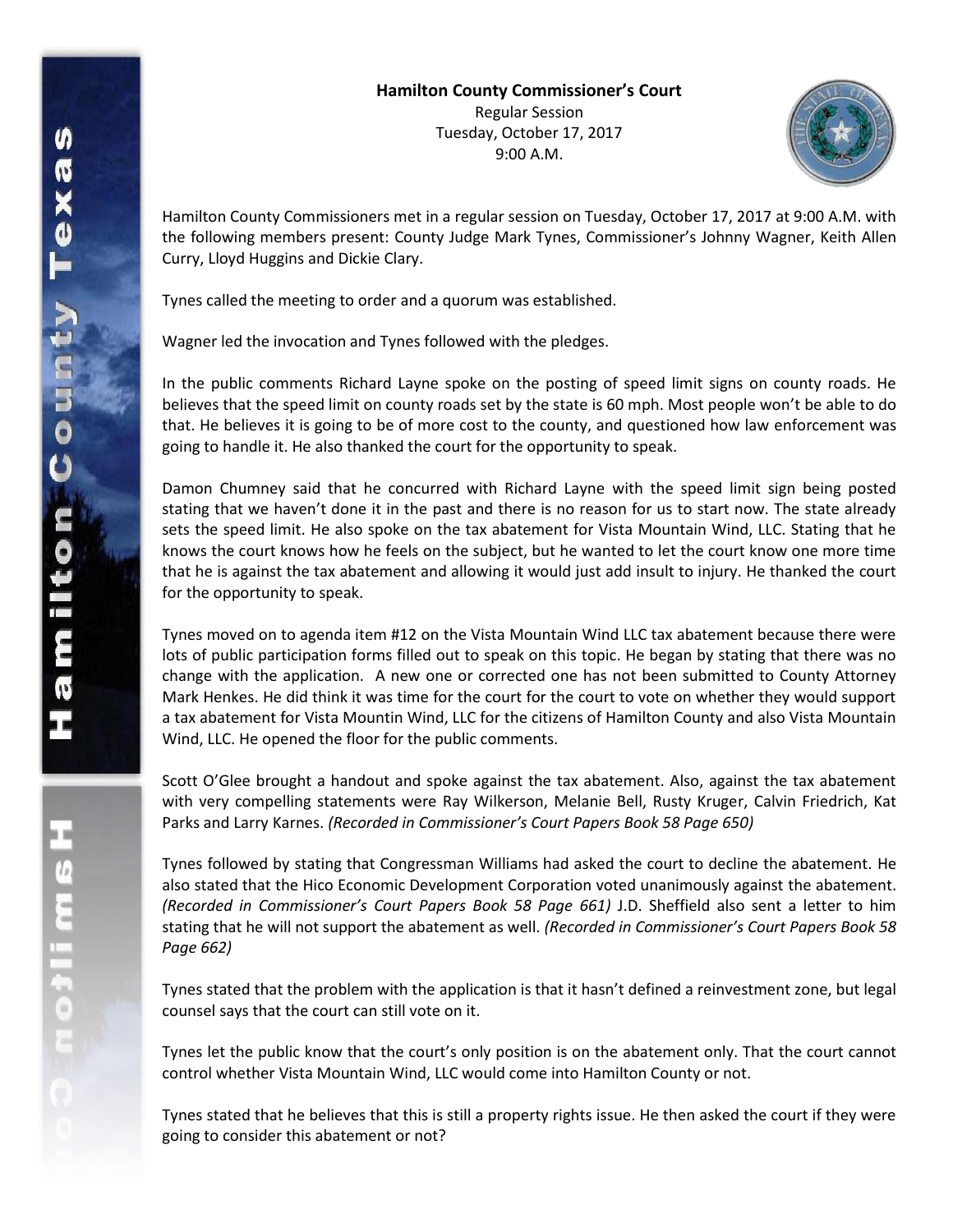Clary stated that he would not support a tax abatement after all the research he had done, and that the short of it.

Wagner said the based on his weeks of study that it sounded to him like we would be taking money from one group of people to another group of people and he doesn't think that is a decision the court needed to make. Therefore he would not be in support of the abatement.

Curry stated the way he saw it, was that it would do harm to some of our citizens he could not support the abatement.

Huggins stated that it was pretty evident already that he was not going to support the abatement.

Huggins made a motion for a vote for the court not to support the tax abatement for Vista Mountain Wind, LLC. The motion carried unanimously.

Tynes recessed the court for about 5 minutes.

When Tynes called the court back into session he began by saying that he would like to applaud the court on the abatement decision. He knows that the court walked away from a lot of money. This decision may have divided the court somewhat, but he wanted to let the court know that he appreciated each and every one of them and all the hard work and research they had done.

A motion was made by Clary and seconded by Huggins to approve the following consent agenda:

- A. Minutes of the 10-10-2017 Commissioner's Court Meeting
- B. Approve departmental reports none submitted
- C. Approve bills submitted for payment none submitted
- D. Approve monthly Treasurer's Report Not submitted

The motion carried unanimously.

Tynes moved to agenda item #9 regarding the speed limit signs on county roads.

Rusty Kruger stood up thanking the court for the opportunity to speak and stated that he would like to have a 20 mph speed limit sign on county road 132. He said that there are always kids riding bikes and people always walking on that road. He said that people fly through there and cover you in dust when you are walking because they are flying down that road. HE also mentioned the culvert by his place that has a pretty good drop off. He said that he thinks this a safety issue and worried that someone is going to get hurt. Therefore he asked the court to please consider a 20 mph speed limit sign posted on county road 132.

Huggins presented the court with a petition/letter that was signed by each resident on county road 132 requesting that there be a 20 mph speed limit sign posted on that road. *(Recorded in Commissioner's Court Papers Book 58 Page 663)* He also presented the court with a handout (County Road and Setting Speed Limits). It basically said in Texas Transportation Code 251.152 that the commissioner's court could regulate the speed limit on a county road however a public hearing must be held. In Texas Transportation Code 543.355 stated that they can't set the speed limit lower than 30mph without an engineering study. Huggins said that that would be costly. *(Recorded in Commissioner's Court Papers Book 58 Page 665*

Huggins said that he will support these families on this road at 30 mph without having an engineering study. Clary and Tynes agreed.

Huggins said that he would post notice in both of the newspapers, and that we would have the public hearing on November 14, 2017. The court agreed.